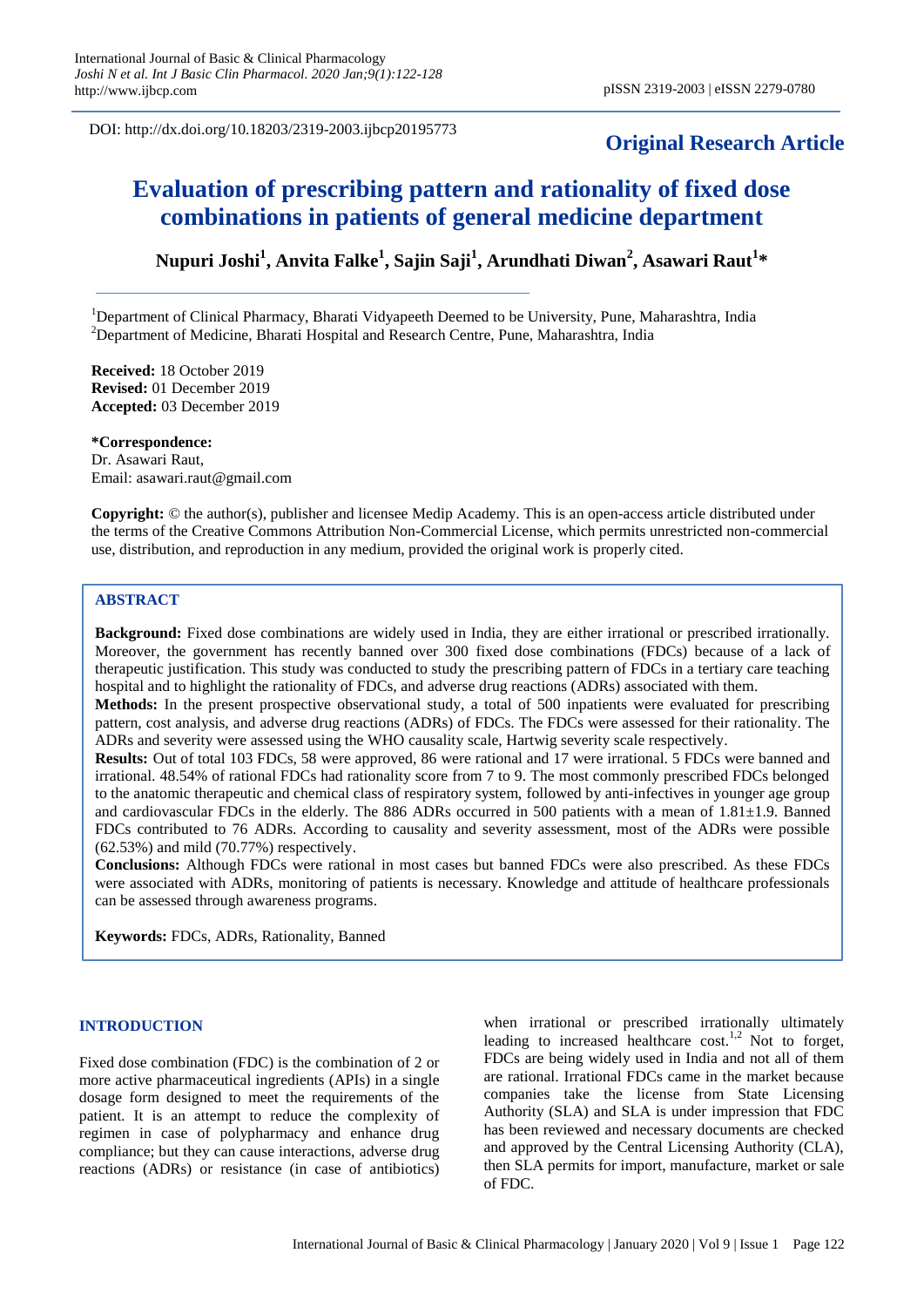The possible reason for a wide range of FDCs in the Indian market is marketing interest and the fact that developing new chemical entity is difficult for a pharmaceutical company than to develop and market the FDC or fierce competition between manufacturers resulting in the products which don't have necessary therapeutic justification, safety, and efficacy. $3$  While taking into account all the facts about FDCs, the Central Drugs Standard Control Organization had banned sales of 294 FDCs in 2007 but then companies and industry associations used legal means to push back government's order and now in 2018, once again the government has banned manufacture sale and distribution of over 300 FDCs due to lack of therapeutic justification. This study was conducted to evaluate the prescribing pattern, rationality of FDCs and ADRs caused by them if any in this tertiary care setting.

#### **METHODS**

A prospective observational study was carried out in the inpatient General Medicine Department of Bharati Hospital and Research Centre. A total of 500 patients were studied in 6 months (October 2018 to March 2019) for prescribing pattern of FDCs, their cost analysis and ADRs associated with them. The data was collected using a specially designed patient profile form and information regarding the presenting complaints, medical and medication history, medicines prescribed during hospitalization, laboratory investigations and daily notes were recorded to detect the possible ADRs. ADRs were assessed using the WHO causality scale and the Hartwig severity scale was used for assessment of severity of ADRs, the rationality of FDCs was assessed using a 7 point rationality assessment scale by Panda et al. $4$ The study included all the inpatients that have been prescribed with at least 1 FDC. But pediatric patients were excluded from the study because it's difficult to prescribe an FDC in these patients due to difficulty in dividing the dose. Nutraceuticals were also excluded from the study because of the difficulty of their assessment. The data was collected, entered and assessed using Microsoft Excel 2007 and the results were recorded using descriptive statistics along with pivot tables.

#### **RESULTS**

Out of 500 inpatients, 261 were males and 239 were females. Age distribution of patients revealed that maximum patients belong to the age group of 48 to 57 years followed by 18 to 27 years and lastly age group of more than 78 years with an average age of patient being 47.58±17.94 years.



#### **Figure 1: Disease wise distribution of patients.**

URTI=upper respiratory infection, LRTI=lower respiratory tract infection, HTN=hypertension, DM= diabetes mellitus, IHD= ischemic heart disease.

A total of 307 drugs were prescribed to the patient with a mean of 7.47±2.66 drugs per patient. Out of 307 drugs, 103 (33.55%) were FDCs with the mean of  $1.71 \pm 1.02$ FDCs per patient. The most commonly prescribed FDCs belonged to the category of respiratory FDCs in all age

groups except in 68 to 77 age group in which cardiovascular FDCs were commonly prescribed. The second most common class of FDCs was anti-infective and alimentary FDCs in younger age groups while cardiovascular and alimentary in the geriatric population.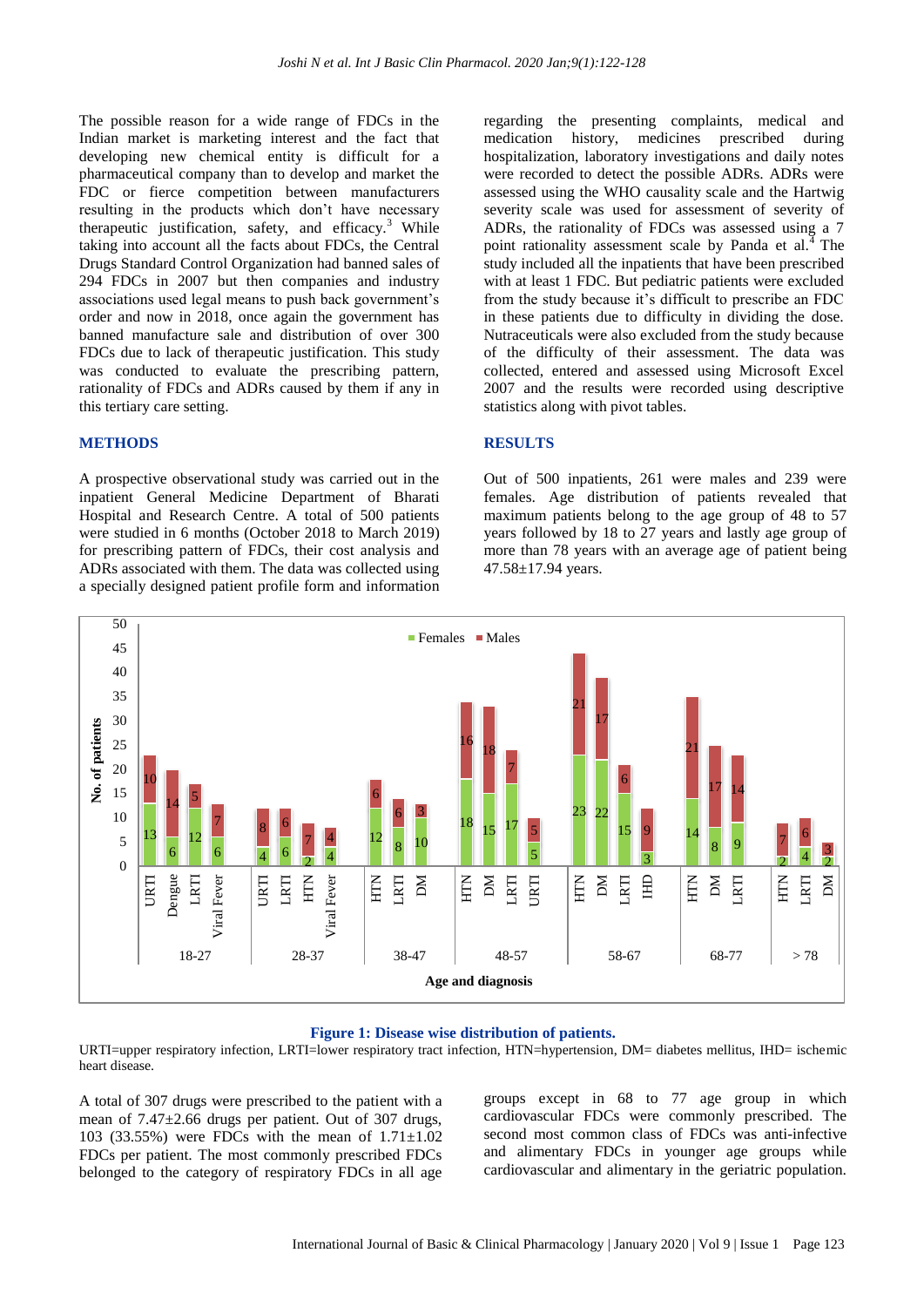FDCs consumption was maximum in heart diseases like hypertension (32.66%) diabetes (28.90%) followed by lower respiratory tract infections (28.08%) and upper respiratory tract infections (7.52%) and lastly ischemic heart disease (1.98) and dengue (1.98%).

Oral dosage form (77%) was preferred over other dosage forms. Approximately 80% of the patients were prescribed with oral dosage forms. This is because the oral dosage form is easy to administer and doesn't need the help of a professional healthcare provider. In our study, the maximum score for rationality assessment was 14 (score of 6 and below was considered irrational whereas a score of 7 and above was considered rational).

Out of 86 rational FDCs, 53(51.46%) were Drug Controller General of India (DCGI) approved whereas 33 FDCs (38.37%) were not approved by DCGI. Out of 103 FDCs, 36 (34.95%) FDCs were having all the APIs in the WHO Essential Medicine List (EML) whereas 34 (33.01%) FDCs were having none of their APIs in WHO EML. WHO causality assessment revealed 554 possible, 189 probable, 141 unlikely and 1 unassessible ADR i.e. total 886 ADRs occurred in total 500 patients with a mean of 1.81±1.9. The Hartwig severity scale used to assess the severity of the ADRs showed that 627 ADRs were mild in nature (71%) and the remaining 259 ADRs were moderate (29%) with 0 severe ADRs. The respiratory FDCs contributed to the 511 ADRs (57.68%) in 179 patients (52.19%) contributing to majority of ADRs followed by Cardiovascular FDCs contributing to 157 ADRs (17.72%) in 70 patients (20.41%) and lastly Antiinfective FDCs causing 104 ADRs (11.74%) in 43 patients (12.54). 113 ADRs (12.75%) were due to other classes of FDCs seen in 53 patients (15.45%). Rational FDCs caused 771 ADRs

(87.02%) than irrational FDCs 115 (12.98%). Banned FDCs contributed to 76 ADRs (8.58%).







#### **Figure 3: Rationality scoring of FDCs.**<sup>4</sup>

| <b>ADR</b>                                     | No of patients | <b>Associated FDC</b>                                                                                                                                                                                                                                                                                                                         |  |
|------------------------------------------------|----------------|-----------------------------------------------------------------------------------------------------------------------------------------------------------------------------------------------------------------------------------------------------------------------------------------------------------------------------------------------|--|
| <b>Drowsiness</b>                              | 172            | Chlorpheniramine+Codeine; Dextromethorphan+Phenylephrine+Triprolidine;<br>Dextromethorphan+Phenylephrine+Chlorpheniramine+Guaifenesin;<br>Paracetamol+Chlorpheniramine+Pseudoephedrine;<br>Cetrizine+Dextromethoprhan+Phenylephrine; Cetrizine+Phenylephrine;<br>Levocetrizine+Montelukast;<br>Paracetamol+Chlorpheniramine+Dextromethorphan. |  |
| Dry mouth                                      | 108            | Nebulizers like Salbutamol+Ipratropium bromide; Formoterol+Budesonide.                                                                                                                                                                                                                                                                        |  |
| Cough                                          | 59             |                                                                                                                                                                                                                                                                                                                                               |  |
| <b>Irregular or</b><br>increased heart<br>rate | 81             | Anticholinergic containing FDCs like;<br>Salbutamol+Ipratropium bromide;<br>Dextromethorphan+Phenylephrine+Triprolidine;<br>Dextromethorphan+Phenylephrine+Chlorpheniramine+Guaifenesin;<br>Risperidone+Trihexiphenidyl.                                                                                                                      |  |
| <b>Nausea</b>                                  | 53             | Amoxicillin+Clavulanate: Paracetamol+Tramadol: Cefixime+Clavulanate.                                                                                                                                                                                                                                                                          |  |
| <b>Vomiting</b>                                | 16             |                                                                                                                                                                                                                                                                                                                                               |  |
| <b>Abdominal</b><br>discomfort                 | 36             | Tramadol+Paracetamol; Dicyclomine+Mefenamic acid;<br>Dicyclomine+Paracetamol; Diphenoxylate+Atropine;                                                                                                                                                                                                                                         |  |
| Constipation                                   | 24             | Medicines having antispasmodic (Dicyclomine) and anticholinergic properties<br>(Dicyclomine and Atropine) tend to cause constipation because of reduced<br>muscle contraction.                                                                                                                                                                |  |

**Table 1: FDCs associated with the ADRs (n=422).**

Continued.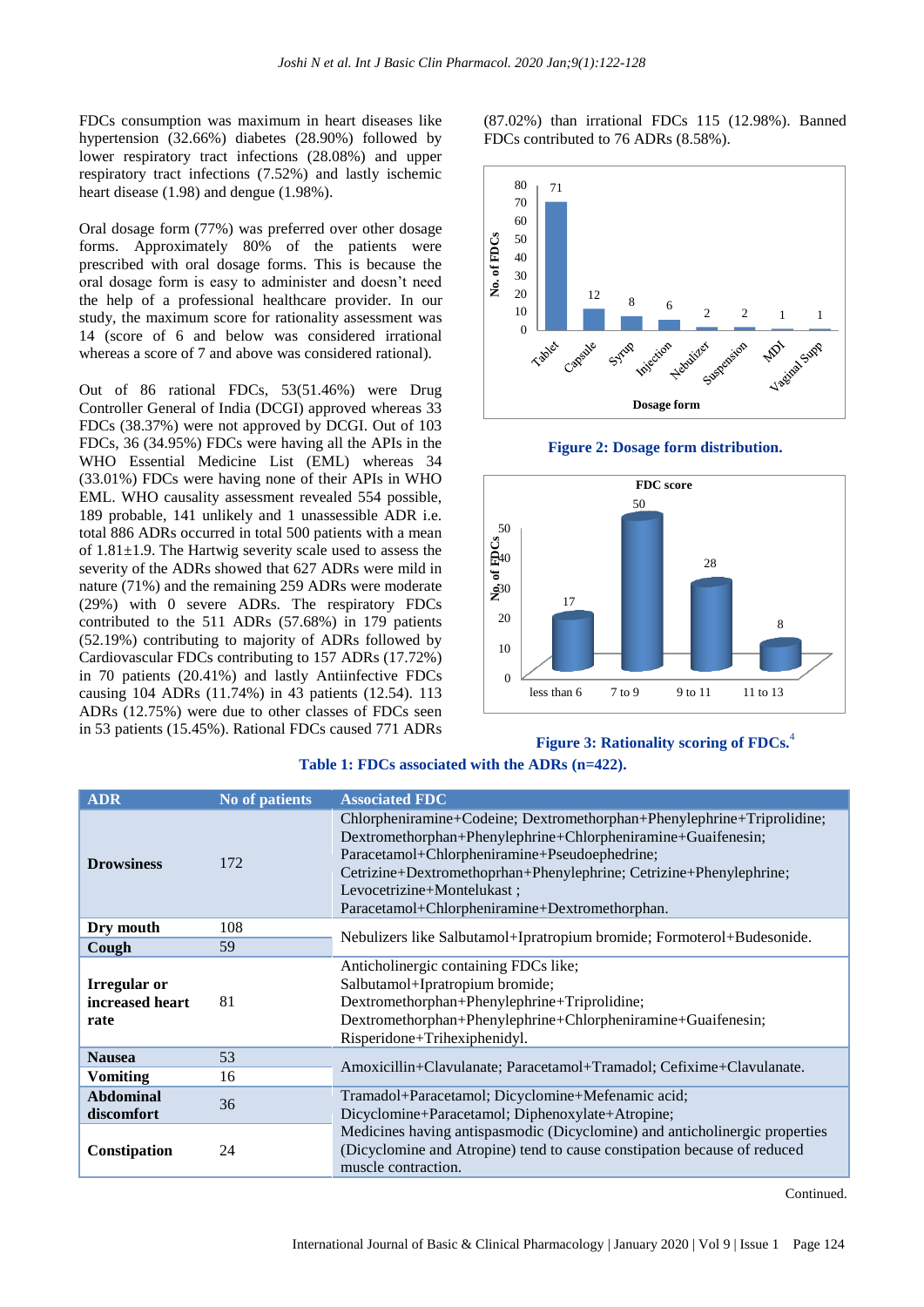*Joshi N et al. Int J Basic Clin Pharmacol. 2020 Jan;9(1):122-128*

| <b>ADR</b>                        | No of patients | <b>Associated FDC</b>                                                                                                                                                                                                                             |  |
|-----------------------------------|----------------|---------------------------------------------------------------------------------------------------------------------------------------------------------------------------------------------------------------------------------------------------|--|
| <b>Hypotension</b>                | 59             | Spironolactone+Furosemide; Amlodipine+Hydrochlorothiazide+Telmisartan;<br>Spironolactone+Torsemide; Metoprolol+Amlodipine;<br>Telmisartan+Amlodipine; Amlodipine+Atenolol.                                                                        |  |
| <b>Diarrhea</b>                   | 36             | Ofloxacin+Ornidazole; Piperacillin+Tazobactam; Ciprofloxacin+Tinidazole;<br>Satranidazole+Ofloxacin.                                                                                                                                              |  |
| Anorexia                          | 24             | Lamivudine+Nevirapine+Zidovudine; Ritonavir+Lopinavir;<br>Trimethoprim+Sulfamethoxazole; Lamivudine+Tenofovir+Efavirenz;<br>Lamivudine+Stavudine; Rifampicin+Isoniazide; Artemether+Lumefantrine.                                                 |  |
| <b>Hypokalemia</b>                | 23             | Salbutamol+Ipratropium bromide; Telmisartan+Hydrochlorothiazide;<br>Losartan+Hydrochlorothiazide;<br>The risk was higher when the patient was administered with both salbutamol and<br>thiazides or other potassium increasing antihypertensives. |  |
| <b>Transient</b><br>eosinophilia  | 12             | Cefoperazone+Sulbactum;<br>The reaction is seen within 24 hours of administration and subsides with<br>consequent administration.                                                                                                                 |  |
| <b>Increased liver</b><br>enzymes | 9              | Lamivudine+Zidovudine+Nevirapine; Aspirin+Atorvastatin.                                                                                                                                                                                           |  |
| <b>Pruritus</b>                   | 5              | Guaifenesin+Terbutalin+Ambroxol; Chlorpheniramine+Codeine+Menthol.                                                                                                                                                                                |  |
| <b>Parkinsonism</b>               |                | Amlodipine+Atenolol.                                                                                                                                                                                                                              |  |

#### **Table 2: List of banned FDCs prescribed in the inpatients.**

| <b>Name of banned FDC</b>                                           | <b>Possible reason for banning</b>                                                                                                                                                                                                                                                                                     | <b>ATC</b> category | <b>Observed</b><br>ADRs $(n=76)$ |
|---------------------------------------------------------------------|------------------------------------------------------------------------------------------------------------------------------------------------------------------------------------------------------------------------------------------------------------------------------------------------------------------------|---------------------|----------------------------------|
| Dextromethorphan+phenyleph<br>rine+triprolidine                     | The risk or severity of adverse effects can be<br>increased when triprolidine is combined with<br>dextromethorphan. <sup>5</sup> Another reason is there is<br>insufficient evidence that oral Phenylephrine<br>is effective for OTC use as a decongestant. <sup>6</sup>                                               | Respiratory         | 45                               |
| Dextromethorphan+phenyleph<br>rine+chlorpheniramine+guaife<br>nesin | Guaifenesin which is an expectorant that helps<br>to produce more productive cough so that it<br>will get expelled through coughing reflex, but<br>antitussive action of dextromethorphan<br>inhibits the coughing by inhibiting the reflex,<br>thus combining both will result in nullified<br>$\arctan$ <sup>7</sup> | Respiratory         | 7                                |
| Chlorpheniramine+codeine                                            | Highly abused and lack of therapeutic<br>justification. <sup>8,9</sup>                                                                                                                                                                                                                                                 | Respiratory         | 17                               |
| Aceclofenac+paracetamol                                             | The strength of paracetamol as analgesic in<br>FDC should be 325mg as per DCGI, but the<br>FDC has usual dose of paracetamol which in<br>synergism with aceclofenac is enough for<br>liver failure. <sup>10,11</sup>                                                                                                   | Musculoskeletal     | $\Omega$                         |
| Cetirizine+dextromethorphan<br>+phenylephrine+menthol               | The risk or severity of ADRs is increased<br>when antihistaminic like cetrizine is combined<br>with antitussive like dextromethorphan. Also<br>there is insufficient evidence that oral<br>phenylephrine is effective for OTC use as a<br>decongestant. <sup>6</sup>                                                   | Respiratory         | 7                                |

The most common ADRs with the banned FDCs were drowsiness followed by irregular heart rate, though the combination of chlorpheniramine+codeine was also associated with pruritus and itching besides the drowsiness and increased heart rate. The risk of

palpitations was high in cardiovascular patients receiving antihypertensive medicines. The majority of FDCs 95 (92.23%) were costlier than the sum of the cost of individual APIs and only 8 FDCs (7.77%) were cheaper than the sum of the cost of individual APIs.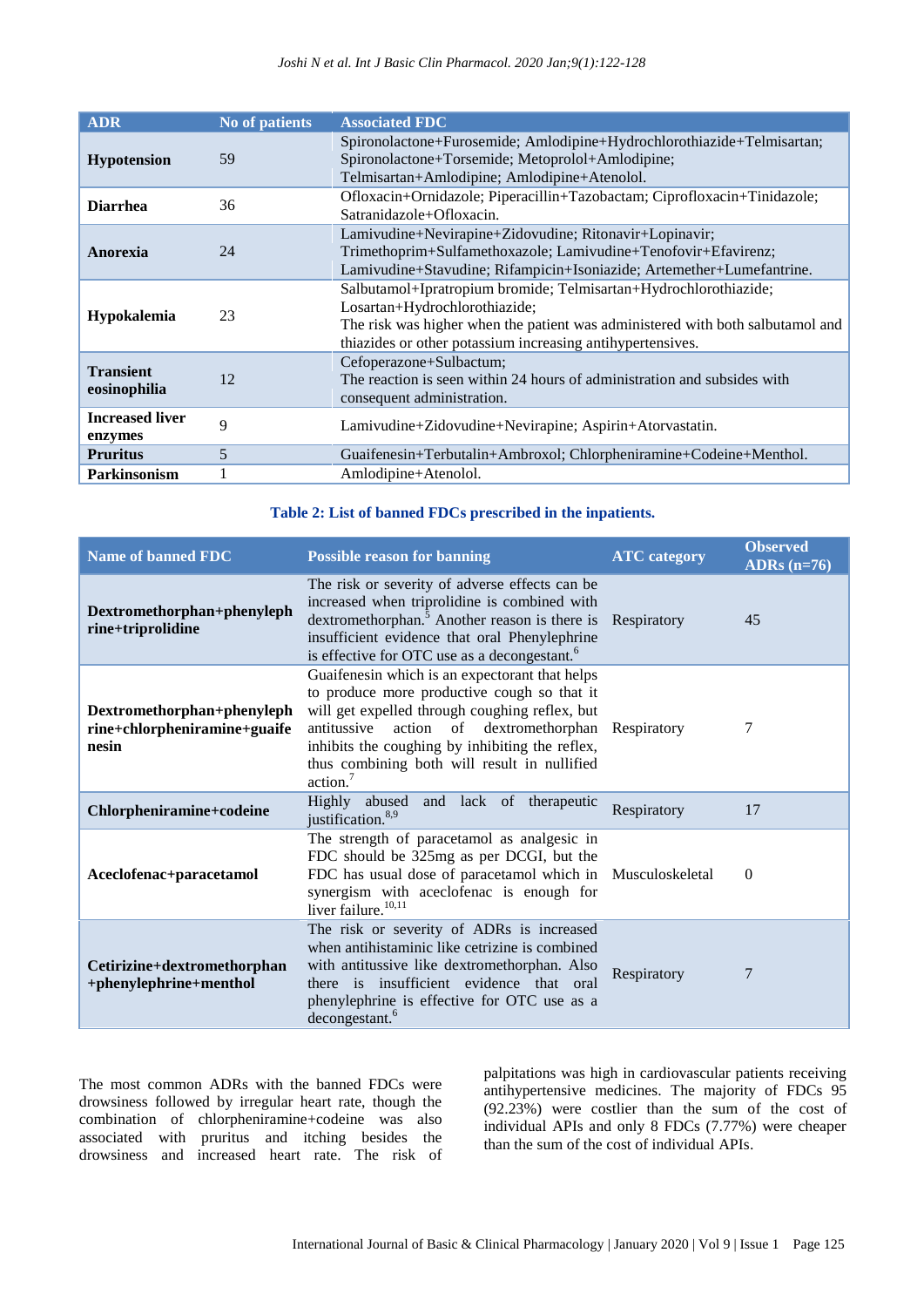

**Figure 4: Cost analysis of FDCs compared to the individual API.**

#### **DISCUSSION**

The most commonly prescribed FDCs belonged to the category of respiratory FDCs in all age groups except the age group between 68 to 77 years in which cardiovascular FDCs were commonly prescribed. The second most common class of FDCs was anti-infectives and alimentary FDCs in younger age groups while Cardiovascular and Alimentary in the geriatric population. The results were varying between different studies like in the study of Balasubramaniam et al, antibiotics were most commonly prescribed followed by antidiabetic FDCs.<sup>12</sup> Pradhan et al had multivitamins, Paudel et al had antimicrobials in PHC and SHC, THC had multivitamins, Manjunatha et al had alimentary FDCs most commonly prescribed followed by anti-infectives and blood and blood forming FDCs.<sup>13-15</sup> Whereas, Dhande et al had analgesics as most commonly prescribed followed by nutritional supplements.<sup>16</sup> In this study, 34.95% FDCs had all the APIs in the WHO EML whereas 33.01% FDCs had none of their APIs in the EML. Yadav et al had most of their FDCs having none of their APIs in WHO EML (35.71%); showing a little deviation from the present study.<sup>17</sup>

The present study had a majority of rational FDCs (83.5%). Similar findings to the study done by Gupta et al showing 75% of rational FDCs.<sup>18</sup> On the other hand a study by Pradhan et al showed a majority of irrational FDCs (70%) possibly because the study included the nutraceutical supplements which have a wide range of components that may or may not have therapeutic justification.<sup>13</sup> Along with the study of Upadhyay et al, Nazmi et al also showed fewer rational FDCs than irrational, showing the percentage of 13.31% and 30% respectively. The possible reason is that these studies are either prescription based or are done in the outpatient setting where chances of prescribing irrational FDCs are more due to less stringent rules and unawareness about FDCs.1,19 Oral dosage form was preferred over parenteral. The finding is also supported by the studies of Pradhan et al, Balat et al and Dhande et al.<sup>13,16,20</sup>

The present study had a majority of possible ADRs (62.53%), mild in terms of severity (71%). Likewise a study by Gor et al had 80% of possible ADRs with the majority being mild, as the rechallenge and dechallenge may not have occurred in the patients administering the non-steroidal anti-inflammatory drugs. <sup>21</sup> Different outcome in terms of causality assessment in the study done by Sudhakar et al showed majority of probable ADRs (85.2%); because even if it is not possible to actually perform rechallenge and dechallenge because of ethical concern, withdrawal of medicine after the occurrence of ADR and consequent decrease in ADR intensity can validate the probable causality assessment.<sup>22</sup> Differing in case of causality but similar in case of severity, the study done by Mukherjee et al had 83.03% probable/likely ADRs with majority ADRs being mild (83.33%). Because the study was done in case of antiretroviral medicines where there is no other option but to withdraw the drug when ADR occurs, and continue it upon the alleviation of ADR and so the majority of the ADRs fall under certain or probable causality.<sup>23</sup> Dual drug combinations were prominent in the present study constituting 85 FDCs, and rest were multidrug<br> $\frac{124}{24}$ combinations; similar to the study done by Shende et al.<sup>2</sup> Also, 92.23% of FDCs were costlier than the sum of the cost of individual API. This was similar to the study by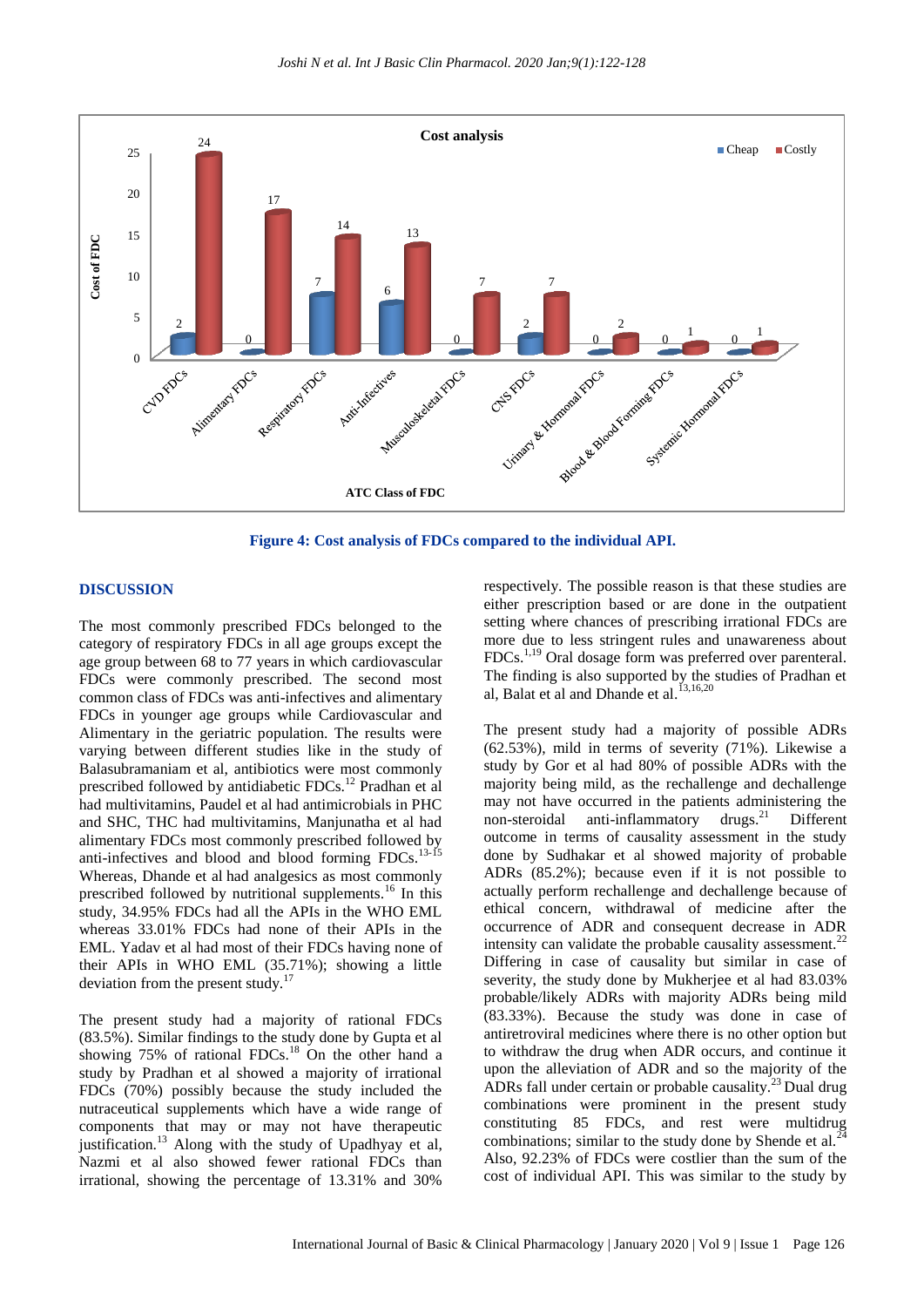Nazmi et al stating 70% of FDCs were costlier.<sup>19</sup> However, FDCs were found to be cheaper in the study by Tahir et al.<sup>25</sup>

#### **CONCLUSION**

The present study highlights the greater use of FDCs in the tertiary care teaching hospital. Even though rational FDCs were found to be mostly prescribed in the study, the focus was on the banned FDCs which are still prescribed. Also, a similar study in the private setting has to be conducted to understand the pattern of FDCs used in a private setting.

#### **ACKNOWLEDGEMENTS**

*Institutional Ethics Committee*

This study would not have succeeded without the guidance and help of several individuals who have contributed and extended their valuable assistance for the preparation and completion of this study in one way or another. We are thankful to our faculty, healthcare team and patients and last but not least every other person who has directly or indirectly contributed to our study.

*Funding: No funding sources Conflict of interest: None declared Ethical approval: The study was approved by the*

### **REFERENCES**

- 1. Upadhyay D, Singh A, Joshi HA, et.al. Study of prescription patterns of fixed dose combinations prescribed by medical interns. Int J Biomed Res. 2016;7:624-8.
- 2. Gupta KY, Suganthi SR. Fixed dose drug combinations: issues and challenges in India. Indian J Pharmacol. 2016;48(4):347-9.
- 3. Mohanty BK, Aswini M, Hasamnis A, Patil SS, Mutry KSN, Jena SK, et al. Prescription pattern in the department of medicine of a tertiary care hospital in south India. J Clin Diagnos Res. 2010;3:2047-51.
- 4. Panda J, Tiwari P, Uppal R. Evaluation of rationality of some FDCs: Focus on anti-hypertensive drugs. Int J Pharma Sci. 2006;68(5):649-53.
- 5. Drugs.com. Drug Interaction Report. Available at: https://www.drugs.com/interactions-check.php? drug\_list=844-0,1964-0,2257-0. Accessed on 3 October 2019.
- 6. Hendeles L, Hatton RC. Over-the-Counter Oral Phenylephrine: A Placebo for Nasal Congestion. J Allergy Clin Immunol. 2015;3(5):279-80.
- 7. Rubin BK. Mucolytics, expectorants, and mucokinetic medications. J Respiratory Care. 2007;52(7):859-64.
- 8. Mattoo SK, Basu D, Sharma A, Balaji M, Malhotra A. Abuse of codeine-containing cough syrups: a report from India. Society Study Addiction J. 1997;92(12):1783-7.
- 9. Thehindubusinessline.com. (2016). Who banned my cough syrup? And why? Available at: https://www. thehindubusinessline.com/specials/pulse/whobanned-my-cough-syrup-and-why/article 8371387.ece Accessed on 3 October 2019.
- 10. Pharmabiz.com. (2014). Lowering of paracetamol to 325 mg applicable to FDC with other analgesic/antiinflammatory drugs only: DCGI. Retrieved from http://www.pharmabiz.com/NewsDetails.aspx?aid=7 9911&sid=1. Accessed on 3 October 2019.
- 11. NEXT DT. (2019). Top 10 commonly used medication now banned in India. Available at: https://www.dtnext.in/Preview/Wellbeing/2016/03/17 133641/Top-10-commonly-used-medication-nowbanned-in-India.vpf. Accessed on 3 October 2019.
- 12. Balsubramaniam R, Hariharan D, Pamulapati TV, Devrajan V, Shanmugam S, Manjuladevi AS. A study on evaluation of rationality of fixed dose combinations. Am J Pharm Res. 2013;3(5):538-47.
- 13. Pradhan S, Panda A, Behera JP. An evaluation of prevalence and prescribing patterns of rational and irrational fixed dose combinations (FDCs): a hospital based study. Int J Med Sci Public Health. 2017;6(1):58-62.
- 14. Poudel A, Izham M, Mishra P, Palaian S. Assessment of utilization pattern of fixed dose drug combinations in primary, secondary and tertiary healthcare centers in Nepal: a cross-sectional study. BMC Pharmacol Toxicol. 2017;18(69).
- 15. Manjunatha CH, Rohith V, Maheshwari R, Topno I. Prescription Pattern of fixed dose drug combinations in obstetrics and gynecology department of a tertiary care hospital in Puducherry, India: an observational study. Int J Basic Clin Pharmacol. 2018;7(11).
- 16. Dhande P, Patel H, Gupta A. Prescribing trend of fixed dose combinations (FDCs) in a tertiary care teaching hospital in western India. Euro J Biomed Pharma Sci. 2015;2(5):429-39.
- 17. Yadav AK, Jeenger J, Panwar D. Evaluation of rationality of fixed dose combinations prescribed in psychiatric patients. National J Physiol Pharma Pharmacol. 2016;6(2):150-4.
- 18. Gupta R, Malhotra A, Malhotra P. Assessment of rational use of fixed dose combinations in hypertension in a tertiary care teaching hospital in north India. Int J Adv Med. 2018;5(5):1263-67.
- 19. Nazmi A, Umme A. Prescribing trends of fixed dose combination using WHO guidelines. J Biological Chem. 2015;32(2):471-7.
- 20. Balat JD, Gandhi AM, Patel PP, Dikshit RK. A study of use of fixed dose combinations in Ahmedabad, India. Indian J Pharmacol. 2014;46(5):503-9.
- 21. Gor AP, Shah BK. Evaluation of prescribing pattern and adverse effects of fixed dose combination of nonsteroidal anti-inflammatory drugs. Int J Basic Clin Pharmacol. 2016;5(3):1029-33.
- 22. Sudhakar K, Deepa Latha C, Baloju D, Malahat AR, Vijayalakshmi G. Study to evaluate use of irrational fixed dose combinations. Int J Current Pharma Res. 2017;9(5):64-6.